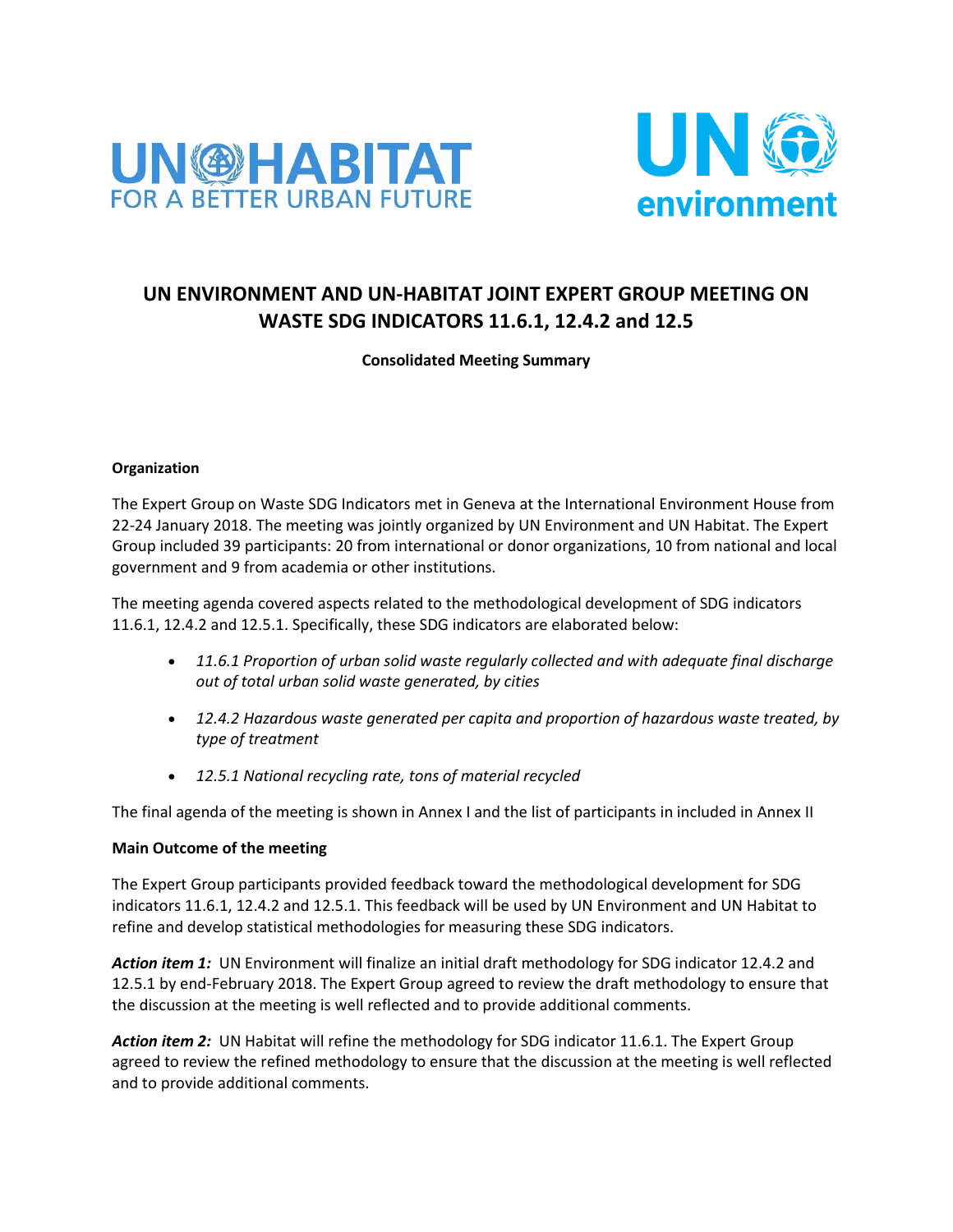#### **Summary of conclusions from the meeting**

#### *Overarching recommendations*

### *Harmonization and comparability*

- There should be harmonization in the approach for measuring 11.6.1 on urban solid waste, 12.4.2 on hazardous waste and 12.5.1 on recycling. Additionally, that these indicators should also be considered in the broader context of the SDGs in terms of using harmonized language and definitions to the extent possible. It was agreed to exclude mineral wastes from all denominators
- All indicators should provide a phased approach which will provide guidance for countries and cities with little expertise in monitoring waste to begin to develop a waste monitoring system, while at the same time providing guidance for those wishing to move up the ladder in terms of improving existing waste monitoring systems.
- The importance of maintaining a consistent time series for the purpose of analysis must be considered and mitigated when introducing methodological improvements.

## *Calculating generated waste and filling data gaps*

- For all three waste indicators the denominator should be based on waste generated, where 'generated' is defined not by collection but by an estimate of how much waste is produced during the time frame being measured.
- UN Habitat and OECD each have definitions but none are true reflections of municipal boundaries in the context of waste management and thus this area needs more work. Additionally, city data for all indicators would massively increase the reporting burden thus there is a need to consider either just national data or using the representative city approach of UN Habitat.
- The global reporting for all three indicators should include country and city data which is supplemented by modeled or estimated data. The methodology should provide transparent guidance for countries on estimation methodologies. Additionally, it is beneficial to utilize academic and other experts to fill data gaps with estimates.
- A material flow approach was recommended as a method for capturing waste generation, waste flows and circular economy in a single statistical framework. The material flow account would also provide benefits in terms of linking the waste related indicators to the other SDG indicators on domestic material consumption (under SDG target 8.4 and 12.2).

## *11.6.1 Urban Solid Waste recommendations*

- Municipal solid waste refers to collected waste, but for the purpose of the SDGs it is more logical to look at generated waste not only collected waste.
- Ideally the definition of a city should include both administrative boundaries and other built up areas, particularly due to the fact that rapid urbanization, which often occurs outside administrative boundaries, is a large concern in terms of waste management.
- Clear guidance on which cities should be included in national aggregates or how to select representative cities for this indicator are needed.
- Splitting this indicator into two indicators related to collection rate and safe disposal may provide additional information to policy makers. Additionally, adding information on the frequency of collection may be useful.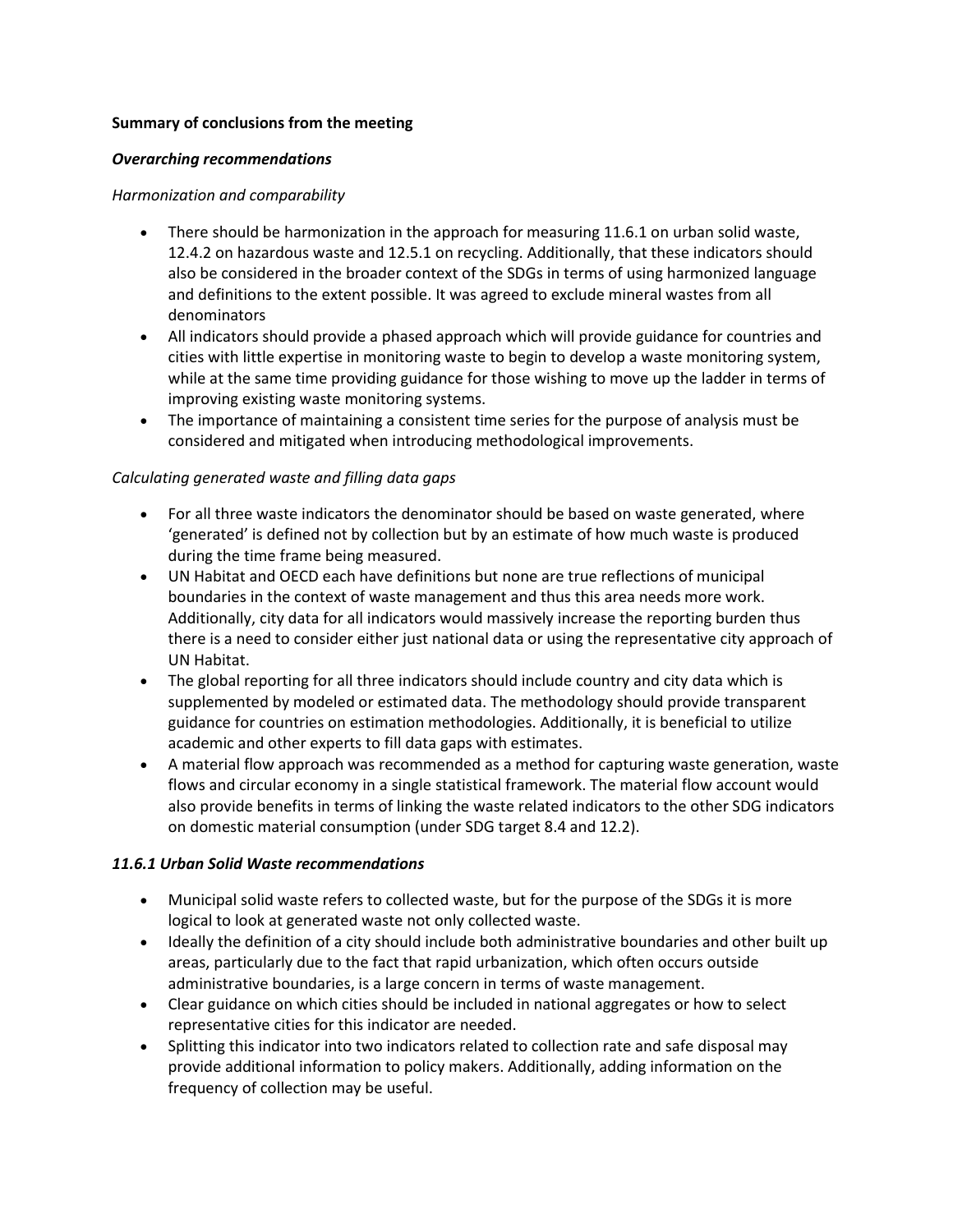- The terms "adequate" and "regulated" are not well defined in national legislation. Perhaps the wording should shift to "controlled".
- In the methodology, it would be useful to provide information on meaningful disaggregation of the data, including separating waste by type.
- JICA and UN Habitat will work together to provide guidelines on an estimation procedure for estimating waste generation and consult with the Expert Group participants.
- Rewording 11.6.1 as "Proportion of municipal solid waste collected and managed in controlled facilities out of total municipal solid waste generated, by cities" was suggested.

## *12.4.2 Hazardous Waste recommendations*

- There was consensus to use the Basel convention definitions. It would be useful to better understand hazardous waste generation by economic sector if possible.
- For some types of hazardous waste, for example e-waste, it could be relatively straightforward to estimate hazardous waste generation, but for other types of waste it is more complicated. This is especially true due to the fact that hazardous waste is often not properly collected.
- The Basel reporting previously included a question on generation of hazardous waste at the national level, but this is no longer included and thus a method for estimating and collecting figures on hazardous waste generation should be considered in the methodology.
- The Basel convention includes an option to add hazardous waste which is defined as hazardous in national legislation, but this may disrupt the comparability of the SDG indicator across countries. It is therefore recommended that for global reporting on those types of waste listed in Annex VIII of the Basel Convention should be included.
- If wastes are exported for the purpose of treatment then this would be part of the treated volume in the methodology.
- Recycling should be included in the scope of treatment, as long as recycling is recommended in the convention.
- Ideally hazardous waste should be presented by type of treatment, but not all countries will have the capacity for this level of reporting.
- The term "environmentally sound management" may work best for this indicator; guidance already exists on environmentally sound management of hazardous waste.
- There remains a need to better understand how the data reported to the UN Statistics Division compares to the data reported through the Basel Convention.

## *12.5.1 Recycling*

- A material flow approach is necessary for capturing recycling rate in a way that will provide information on circular economy and recycling vs. consumption (as the aim is to prevent waste generation and to increase recycling and reuse).
- The current indicator will focus only on recycling, although it was agreed that there is a need to consider better measures for measuring repair and reuse.
- $\bullet$  It would be useful to link this indicator to 11.6.1 to understand city level recycling if possible; however, material flow data is not available at city level and thus this issue requires additional research. However, recycling is not necessarily taking place in cities, often this happens outside the cities. It is difficult to link recycling data to data on waste generation on this level.
- It is essential to capture informal sector recycling in the indicator. In order to achieve this there is a need to look both at the recycling by material type and also recycling by consumer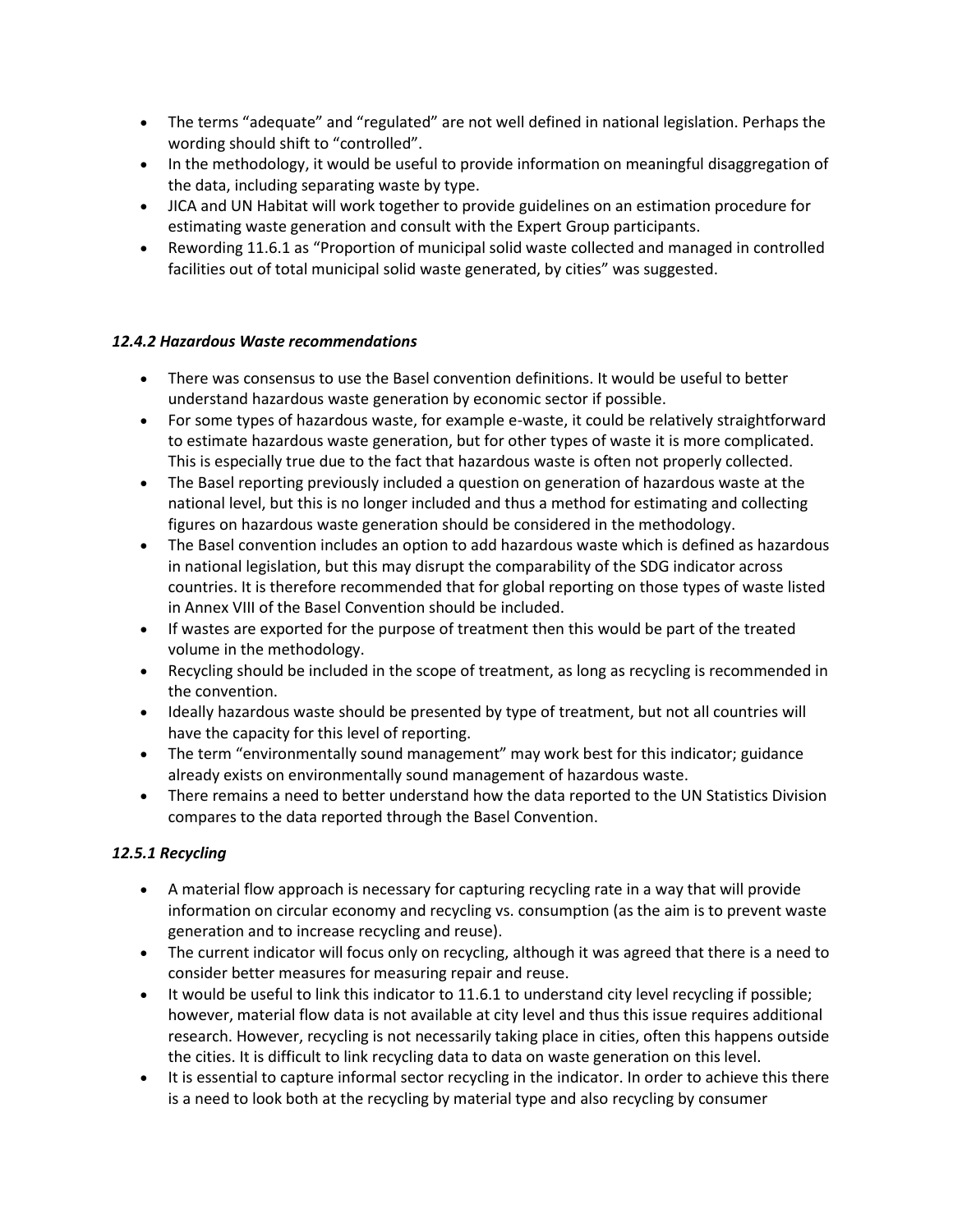- The relevant definitions of the Basel Convention should be applied to this indicator to describe the term "recycling", including cross-checking with the EU definition. The UNSD/UNEP and OECD/Eurostat questionnaires should also be consulted/used since they define recycling.
- Composting and use of biomass for feed and producing biofuel could be included in the definition/scope of recycling.
- Energy recovery through incineration should not be included as recycling.
- Construction waste and other inert materials will not be included in either the numerator or denominator of recycling.
- Recycling will include any materials exported for the purpose of recycling, but will not include imports for recycling.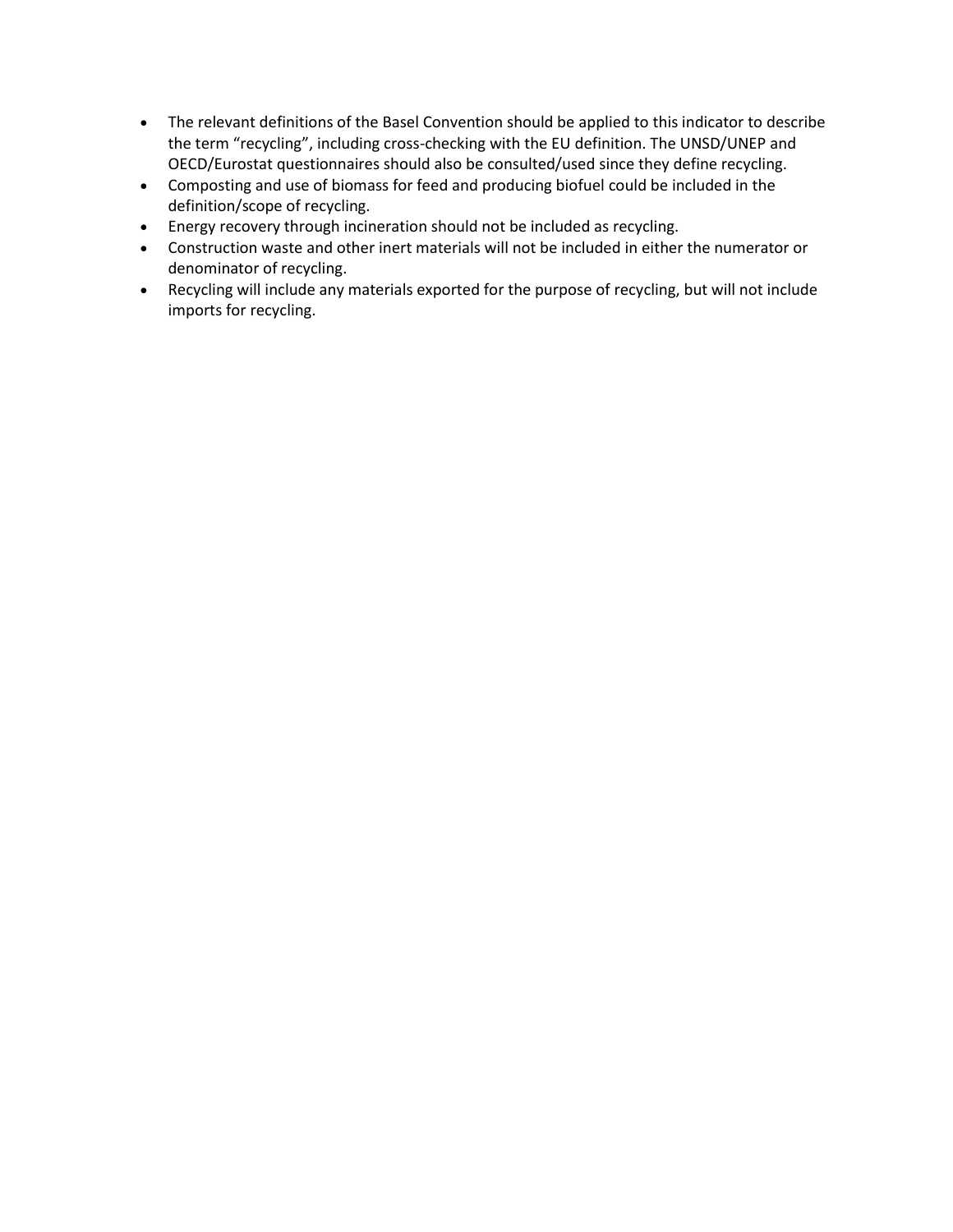# **UN ENVIRONMENT AND UN-HABITAT JOINT EXPERT GROUP MEETING ON WASTE SDG INDICATORS 11.6.1, 12.4.2 and 12.5**

Venue: Room No.3 at the International Environment House, Geneva, Switzerland Date: 22-24th of January, 2018

Purpose: To discuss issues in monitoring and reporting for waste SDG indicators on 11.6.1 on urban waste, 12.4 on hazardous waste and 12.5 on recycling rate jointly with key global experts in the field

| <b>Time</b> | <b>Topic</b>                                                          | By                                                   |  |
|-------------|-----------------------------------------------------------------------|------------------------------------------------------|--|
| 09:00-09:30 | Registration of participants                                          |                                                      |  |
| 09:30-10:00 | <b>Opening Session</b>                                                |                                                      |  |
|             | Chair: Jillian Campbell & Jacqueline Alvarez                          |                                                      |  |
|             | - Opening remarks from UN                                             | Jillian Campbell (UN Environment)                    |  |
|             | Environment                                                           |                                                      |  |
|             | - Opening remarks from UN-Habitat                                     | Graham Alabaster (UN-Habitat)                        |  |
|             | - Introduction of participants                                        | Participants                                         |  |
| 10:00-11:30 | <b>Introducing Waste SDG Indicators</b>                               |                                                      |  |
|             | <b>Chair: Jillian Campbell</b>                                        |                                                      |  |
|             | - Introducing 11.6.1 - works done so far                              | Nao Takeuchi (UN Habitat)                            |  |
|             | and key issues                                                        |                                                      |  |
|             | - Introducing 12.4.2 & 12.5 - works plan                              | Reka Soos (RWA Group)                                |  |
|             | and key issues                                                        |                                                      |  |
|             | - Synergies between indicators and joint                              | Nao Takeuchi & Jillian Campbell                      |  |
|             | monitoring and capacity development                                   |                                                      |  |
| 11:30-11:45 | Tea/Coffee break                                                      |                                                      |  |
| 11:45-13:00 | <b>Existing Statistics Systems on Waste</b>                           |                                                      |  |
|             | <b>Chair: Graham Alabaster</b>                                        |                                                      |  |
|             | - Basel Convention                                                    | Tatiana Terekhova (BRS Secretariat)                  |  |
|             | - OECD waste statistics<br>- Eurostat waste statistics                | Myriam Linster (OECD)<br>Karin Blumenthal (Eurostat) |  |
| 13:00-14:00 | Lunch                                                                 |                                                      |  |
| 14:00-15:00 | <b>Continued</b>                                                      |                                                      |  |
|             | - UNECE Task Force on Waste Statistics                                | Michael Nagy (UNECE)                                 |  |
|             | - UNSD/UNEP Environmental Statistics                                  | Marcus Newbury (UNSD)                                |  |
| 15:00-15:15 | Tea/Coffee break                                                      |                                                      |  |
| 15:15-16:45 | <b>Group Work: Terminology and scope</b>                              |                                                      |  |
|             | Group 11.6.1 on municipal solid waste                                 | Nao Takeuchi (UN-Habitat)                            |  |
|             | Group 12.4.2 on hazardous waste                                       | Tatiana Terekhova (BRS Secretariat)                  |  |
|             | Group 12.5.1 on recycling rate                                        | Réka Soós (RWA Group)                                |  |
|             | Group presentation and discussion for the overlaps between indicators |                                                      |  |
| 16:45-17:00 | <b>Summary of Day 1</b>                                               | Jillian Campbell                                     |  |

#### *DAY 1: Introduction of Waste SDG Indicators and Global Waste Statistics Framework*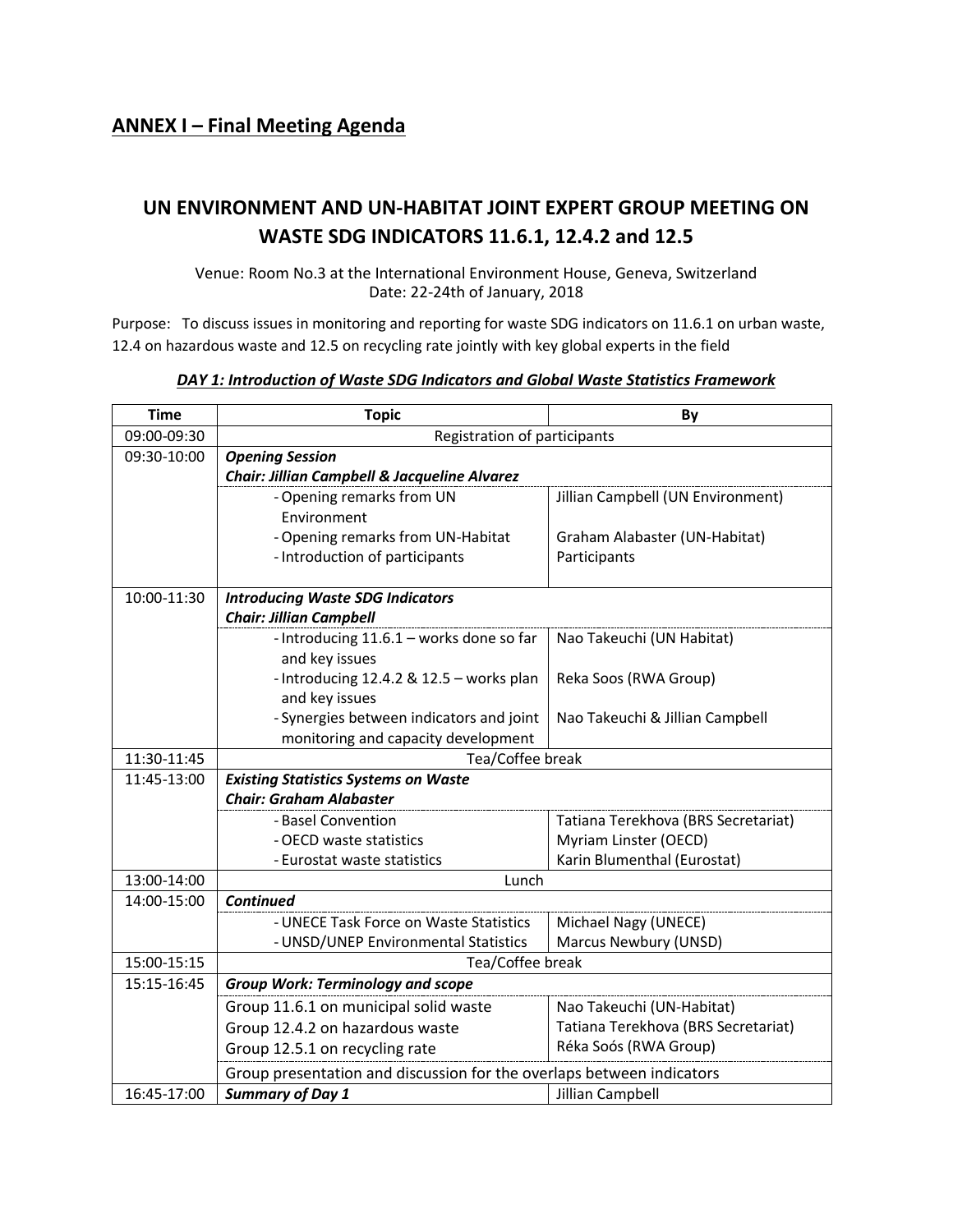| <b>Time</b> | <b>Topic</b>                                                                | By                                  |  |
|-------------|-----------------------------------------------------------------------------|-------------------------------------|--|
| 09:30-10:30 | <b>National Monitoring and Reporting Systems for Waste Statistics</b>       |                                     |  |
|             | Chair: Tatiana Terekhova                                                    |                                     |  |
|             | - Netherlands                                                               | Kees Baldé (Statistics Netherlands/ |  |
|             |                                                                             | UNU-VIE SCYCLE)                     |  |
|             | - Bosnia                                                                    | Ševala Korajčević (Bosnia NSO)      |  |
|             |                                                                             |                                     |  |
| 10:30-10:45 | Tea/Coffee Break                                                            |                                     |  |
| 10:45-12:30 | Waste Measurement on the Ground and Data Validation by Development Partners |                                     |  |
|             | <b>Chair: Nao Takeuchi</b>                                                  |                                     |  |
|             | - Waste measurement method and data                                         | Ellen Gunsilius (GIZ)               |  |
|             | collection in projects with partner                                         |                                     |  |
|             | countries                                                                   |                                     |  |
|             | - Revisiting estimates of MSW                                               | Kosuke Kawai (NIES Japan)           |  |
|             | generation per capita and their                                             |                                     |  |
|             | reliability                                                                 |                                     |  |
|             | - Efforts in Waste SDG Indicator                                            | Eiko Kojima (JICA)                  |  |
|             | Monitoring through African Clean                                            |                                     |  |
|             | <b>Cities Platform</b>                                                      |                                     |  |
| 12:30-13:30 | Lunch                                                                       |                                     |  |
| 13:30-15:00 | Methodological discussion on 12.4.2 and 12.5.1                              |                                     |  |
|             | <b>Chair: Jillian Campbell</b>                                              |                                     |  |
|             | - Presentation by RWA Group on the                                          | Réka Soós (RWA Group)               |  |
|             | current approach and challenges on                                          |                                     |  |
|             | the monitoring methodology on 12.4.2<br>and 12.5.1                          |                                     |  |
|             | Open Discussion                                                             |                                     |  |
| 15:00-15:15 | Tea/Coffee break                                                            |                                     |  |
| 15:15-17:15 |                                                                             |                                     |  |
|             | <b>Group Work - Learning from Countries Experiences</b>                     |                                     |  |
|             | Group 1                                                                     |                                     |  |
|             | Group <sub>2</sub><br>Group 3                                               |                                     |  |
|             |                                                                             |                                     |  |
| 17:15-17:30 | <b>Summary of Day 2</b>                                                     | Nao Takeuchi                        |  |

*DAY 2: National Reporting Systems for Waste Statistics and Efforts by Development Partners*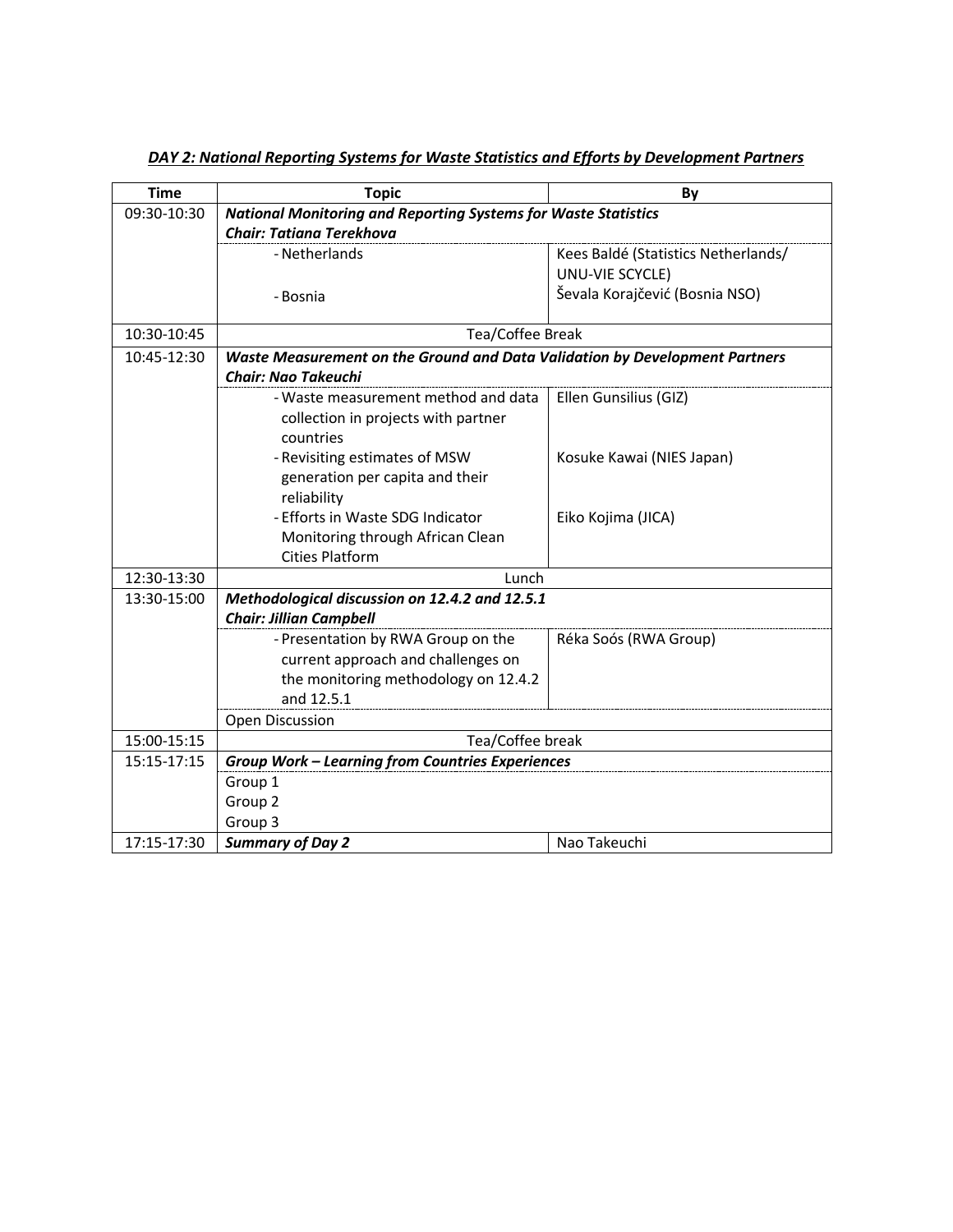| <b>Time</b> | <b>Topic</b>                                                         | By                                  |  |
|-------------|----------------------------------------------------------------------|-------------------------------------|--|
| 09:30-11:00 | <b>Ongoing Efforts and Recommendations</b>                           |                                     |  |
|             | <b>Chair: Graham Alabaster</b>                                       |                                     |  |
|             | - Wasteaware indicators                                              | Andy Whiteman (RWA Group)           |  |
|             | - Recommendation for methodology for                                 | Costas Velis (University of Leeds)  |  |
|             | monitoring and capacity development                                  |                                     |  |
|             | - EAWAG experience and                                               | Imanol Zabaleta (EAWAG)             |  |
|             | recommendations                                                      |                                     |  |
| 11:00-11:20 | Tea/Coffee Break                                                     |                                     |  |
| 11:20-12:30 | <b>Circular Economy, Recycling and Material Flow Approach</b>        |                                     |  |
|             | <b>Chair: Michael Nagy</b>                                           |                                     |  |
|             | - Presentation on Waste in Material                                  | Jillian Campbell (UN Environment)   |  |
|             | <b>Flow Accounts</b>                                                 |                                     |  |
|             | - Priorities and challenges for measuring                            | Anne Scheinberg (Springloop)        |  |
|             | and monitoring informal and BoP                                      |                                     |  |
|             | recovery activities in the framework of                              |                                     |  |
|             | the SDGs                                                             |                                     |  |
|             | - Tracking e-waste flow and recycling                                | Kees Baldé (Statistics Netherlands/ |  |
|             |                                                                      | UNU-VIE SCYCLE)                     |  |
| 12:30-13:30 | Lunch                                                                |                                     |  |
| 13:30-15:30 | <b>Discussion: Global methodology challenges</b>                     |                                     |  |
|             | <b>Chair: Andy Whiteman</b>                                          |                                     |  |
|             | Questions                                                            |                                     |  |
|             | Monitoring methodology and overlaps between 11.6.1, 12.4.2 and 12.5  |                                     |  |
|             | Availability and reliability of data<br>$\overline{\phantom{0}}$     |                                     |  |
|             | Data collection methodology on the ground                            |                                     |  |
|             | What capacity development is needed                                  |                                     |  |
|             | How to ensure consistent interpretation of methodology on the ground |                                     |  |
| 15:30-15:45 | Tea/Coffee break                                                     |                                     |  |
| 15:45-16:00 | <b>Closing session</b>                                               |                                     |  |
|             | <b>Chair: Jillian Campbell</b>                                       |                                     |  |
|             | - Summary of workshop                                                |                                     |  |
|             | - Way forward                                                        |                                     |  |

*DAY 3: Possible Methodological Solutions for Waste SDG Indicators*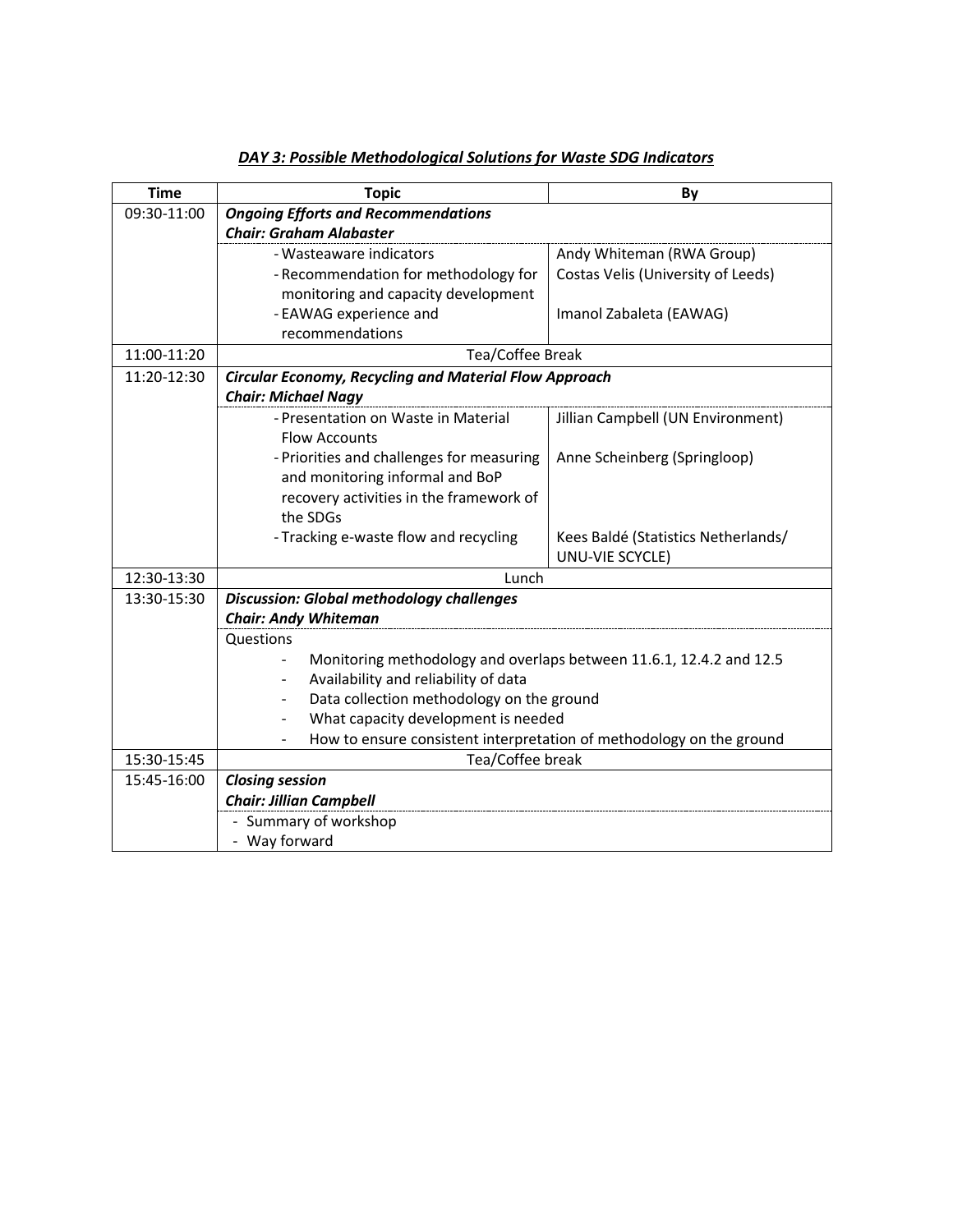|    | <b>Name</b>                    | <b>Position</b>                                                                                                                | Organization                                                            | <b>Contact</b>                     |
|----|--------------------------------|--------------------------------------------------------------------------------------------------------------------------------|-------------------------------------------------------------------------|------------------------------------|
| 1  | Ms. Jillian<br>Campbell        | Statistician, Sustainable Development Goal<br>Data and Information Unit, Science Division                                      | <b>UN Environment</b>                                                   | Jillian.Campbell@unep.org          |
| 2  | Ms. Nao<br><b>Takeuchi</b>     | Waste Management Expert, Urban Basic<br>Services Branch                                                                        | <b>UN-Habitat</b>                                                       | nao.takeuchi@un.org                |
| 3  | Mr. Graham<br><b>Alabaster</b> | Chief of Waste Management, Urban Basic<br>Services Branch                                                                      | UN-Habitat                                                              | graham.alabaster<br>@unhabitat.org |
| 4  | Ms. Karin<br><b>Blumenthal</b> | Teamleader waste statistics, Environment<br>statistics and accounts, sustainable<br>development                                | Eurostat                                                                | Karin.Blumenthal<br>@ec.europa.eu  |
| 5  | Ms. Ellen<br><b>Gunsilius</b>  | Senior Advisor, Concepts for sustainable<br>SWM, e-waste management, Division Climate<br>Change, Environment & Infrastructure  | GIZ                                                                     | Ellen.Gunsilius@giz.de             |
| 6  | Mr. Steffen<br><b>Blume</b>    | Project Manager, Concepts for sustainable<br>SWM, e-waste management, Division Climate<br>Change, Environment & Infrastructure | GIZ                                                                     | steffen.blume@giz.de               |
| 7  | Mr. Kosuke<br>Kawai            | Center for Material Cycles and Waste<br>Management Research                                                                    | National Institute for<br><b>Environmental Studies</b><br>(Japan)       | kawai.kosuke@nies.go.jp            |
| 8  | Ms. Eiko<br>Kojima             | Environmental Management Group, Global<br><b>Environment Department</b>                                                        | <b>JICA</b>                                                             | Kojima.Eiko@jica.go.jp             |
| 9  | Ms. Myriam<br>Linster          | Principal administrator, Environmental<br>Performance and Information Division, OECD<br><b>Environment Directorate</b>         | OECD                                                                    | Myriam.Linster@oecd.org            |
| 10 | Ms. Sarah<br><b>Sentier</b>    | Statistician, Environmental Performance and<br>Information Division, OECD Environment<br>Directorate                           | OECD                                                                    | sarah.sentier@oecd.org             |
| 11 | Ms. Aditi<br>Ramola            | <b>Technical Project Manager</b>                                                                                               | <b>International Solid Waste</b><br>Association (ISWA)                  | aramola@iswa.org                   |
| 12 | Ms. Anne<br><b>Scheinberg</b>  | <b>Global Recycling Specialist</b>                                                                                             | Springloop Cooperatie                                                   | anne@springloop.nl                 |
| 13 | Mr. Imanol<br>Zabaleta         | Department of Sanitation, Water and Solid<br><b>Waste for Development</b>                                                      | Swiss Federal Institute of<br>Aquatic Science and<br>Technology (EAWAG) | Imanol.Zabaleta@eawag.ch           |
| 14 | Mr. Rob<br><b>Gillies</b>      | <b>Managing Consultant</b>                                                                                                     | Eunomia Research &<br>Consulting                                        | Rob.gillies@eunomia.co.uk          |
| 15 | Mr. Andy<br>Whiteman           | Director, Wasteaware, Resource and Waste<br><b>Advisory Group</b>                                                              | <b>RWA Group</b>                                                        | andy@rwagroup.net                  |
| 16 | Ms. Réka<br>Soós               | Director, Regional Environmental Center,<br>Resource and Waste Advisory Group                                                  | <b>RWA Group</b>                                                        | reka@rwagroup.net                  |
| 17 | Ms. Diana<br>Gheorghiu         | Environmental and Health & Safety, Regional<br>Environmental Center, Resource and Waste<br><b>Advisory Group</b>               | <b>RWA Group</b>                                                        | diana@rwagroup.net                 |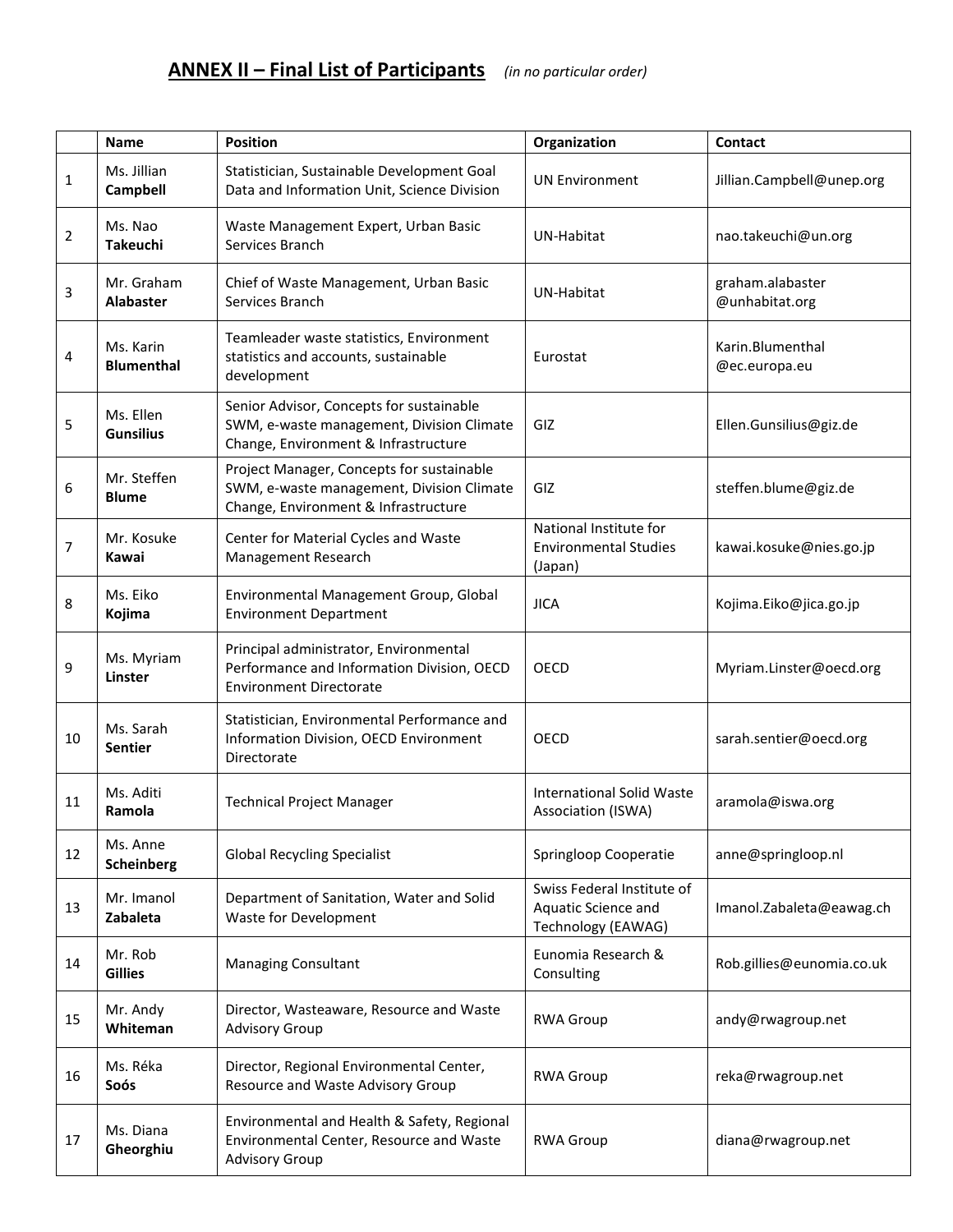| 18 | Mr. David C.<br>Wilson                  | Independent Waste and Resource<br>Management Consultant, Visiting Professor in<br>Waste Management at Imperial College | Imperial College London                                                     | waste@davidcwilson.com                                               |
|----|-----------------------------------------|------------------------------------------------------------------------------------------------------------------------|-----------------------------------------------------------------------------|----------------------------------------------------------------------|
| 19 | Mr. Costas<br><b>Velis</b>              | Lecturer in Resource Efficiency Systems at the<br>School of Civil Engineering                                          | University of Leeds                                                         | c.velis@leeds.ac.uk                                                  |
| 20 | Ms. Ševala<br>Korajčević                | Head of Transport, Environment, Energy and<br><b>Regional Statistics Department</b>                                    | Agency for Statistics of<br>Bosnia and Herzegovina                          | sevala.korajcevic@bhas.gov.<br>ba; bhas@bhas.ba                      |
| 21 | Mr. Velimir<br>Jukić                    | Director                                                                                                               | Agency for Statistics of<br>Bosnia and Herzegovina                          | velimir.jukic@bhas.ba;<br>bhas@bhas.ba                               |
| 22 | Ms. Mónica<br><b>Fuentes</b><br>Mendoza | Policy Manager of Waste management,<br>Dirección de Salud Ambiental, Unidad de<br>Control en Salud Ambiental           | Ministerio de Salud de<br>Costa Rica                                        | monica.fuentes<br>@misalud.go.cr                                     |
| 23 | Mr. Adrián<br>Rojas Mata                | Project Manager of Waste Statistics,<br>Dirección de Salud Ambiental, Unidad de<br>Control en Salud Ambiental          | Ministerio de Salud de<br>Costa Rica                                        | adrian.rojas@misalud.go.cr;<br>broncocr@yahoo.com                    |
| 24 | Ms. Irina<br><b>Talamoni</b>            | Technical Advisor, Hazardous Wastes<br>Direction                                                                       | Ministerio de Ambiente y<br>Desarrollo Sustentable de<br>Argentina          | italamoni@ambiente.gob.ar                                            |
| 25 | Mr. Prakash<br><b>Kowlesser</b>         | Independent waste expert                                                                                               | Mauritius                                                                   | pkowlesser@hotmail.com                                               |
| 26 | Ms. Tatiana<br>Tugui                    | Manager at Environmental Pollution<br><b>Prevention Office</b>                                                         | Ministry of Environment<br>and Natural Resources of<br>Moldova              | tuguitatiana@ymail.com;<br>tatiana.tugui@eppo.md                     |
| 27 | Ms. Justina<br>Grigaraviciene           | Waste Prevention and Management Strategy<br>Division, Waste Department                                                 | Ministry of Environment<br>of Lithuania                                     | justina.Grigaraviciene@am.lt<br>justina.grigaraviciene<br>@gmail.com |
| 28 | Mr. Kees<br><b>Baldé</b>                | Researcher / Associate Programme Officer                                                                               | Statistics Netherlands /<br><b>United Nations University</b>                | balde@unu.edu                                                        |
| 29 | Mr. Michael<br><b>Nagy</b>              | Statistician, Environment and Multi-domain<br><b>Statistics Section, Statistical Division</b>                          | <b>United Nations Economic</b><br><b>Commission for Europe</b><br>(UNECE)   | michael.nagy@unece.org                                               |
| 30 | Mr. Marcus<br><b>Newbury</b>            | Statistician, Environment Statistics Section                                                                           | <b>UN Statistics Division</b>                                               | newbury@un.org                                                       |
| 31 | Ms. Tatiana<br><b>Terekhova</b>         | Programme Officer, Governance Branch                                                                                   | Secretariat of the Basel,<br>Rotterdam, and<br><b>Stockholm Conventions</b> | tatiana.terekhova<br>@brsmeas.org                                    |
| 32 | Ms. Yvonne<br><b>Ewang</b>              | Legal Officer, Legal and Policy Unit,<br>Governance Branch                                                             | Secretariat of the Basel,<br>Rotterdam, and<br><b>Stockholm Conventions</b> | yvonne.ewang@brsmeas.org                                             |
| 33 | Ms. Jacqueline<br><b>Alvarez</b>        | Science and Risk Team Leader, Chemicals and<br>Health Branch, Economy Division                                         | <b>UN Environment</b>                                                       | jacqueline.alvarez@un.org                                            |
| 34 | Mr. Pierre<br>Quiblier                  | Policy and Governance Team, Chemicals and<br>Health Branch, Economy Division                                           | <b>UN Environment</b>                                                       | pierre.quiblier@un.org                                               |
| 35 | Ms. Eloise<br>Touni                     | GEF Team, Chemicals and Health Branch,<br><b>Economy Division</b>                                                      | <b>UN Environment</b>                                                       | eloise.touni@unep.org                                                |